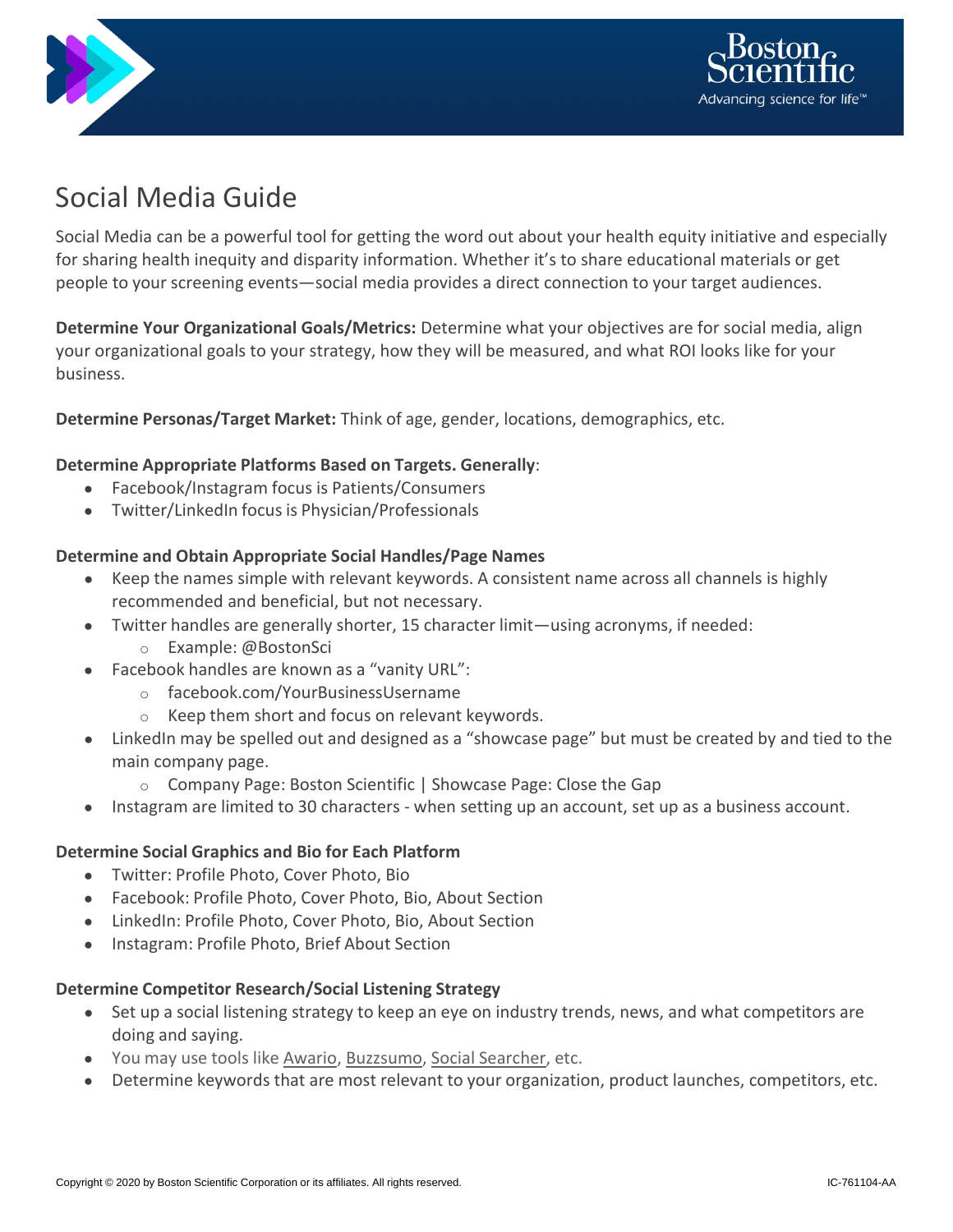



### **Create a Campaign Calendar**

Determine all relevant events, product launches, etc. over the upcoming 6-months (minimum) that you may create content around.

# **Create Repository of Content**

- Cadence is highly important in social media. Determine and create a minimum of 4 posts for each month (one per week) over a 6-month period.
- Determine Voice/Tone. Creative and engaging, yet consistent, messaging and visuals should be used.

# **Determine an Automation Platform**

- Automation is convenient for social media. Utilize a social automation/management platform such as Hootsuite, Sprout Social, Pardot, Hubspot, Etc.
- Upload and schedule out the 6-months' worth of content to automatically post to your social platforms at the times determined.

## **Continue Creating Content**

- Continue to expand your content calendar and create content for > 6 months to ensure content is continually posting.
- Do not forget to monitor your channels, responds to comments/messages, and keep an eye on social listening to make adjustments if necessary.

# **Determine Social Advertising Strategy**

- Once your social channels are up-and-running, you may begin social advertising.
- Depending on the platform, advertising will be unique related to cost and options. You will need to determine which platform and type of ad on each platform will be most effective based on your target market and goals.
- Determine Your Organizational Goals/Metrics: Determine what your objectives are for digital advertising, align your organizational goals to your strategy, how they will be measured, and what ROI looks like for your business.
- Determine Personas/Target Market: Think of age, gender, locations, demographics, etc.
- Consider Buyer Journey Details:
	- $\circ$  Awareness, Consideration, Decision different content, landing pages, and ad messaging will be used depending on who is being targeted and where they are in the buyer journey.
- Determine Campaign Goals: How much do you want to spend? Where are you sending them (landing pages)? How will you be tracking ROI (Analytics, Trackable links, etc.)?
- Determine Search Engine Optimization (SEO) Strategy: As traffic increases, so will SEO optimizing websites and landing pages with a keyword strategy will increase organic/free traffic alongside paid efforts.
- Determine AD Types and Messaging: What type of ads will you use (Native Posts/Promoted Posts (Ads that look like social posts in consumers feed), Video, Banners, etc.)? What will the ads say? What are the (compelling) CTAs? A/B testing ads/landing pages, etc.